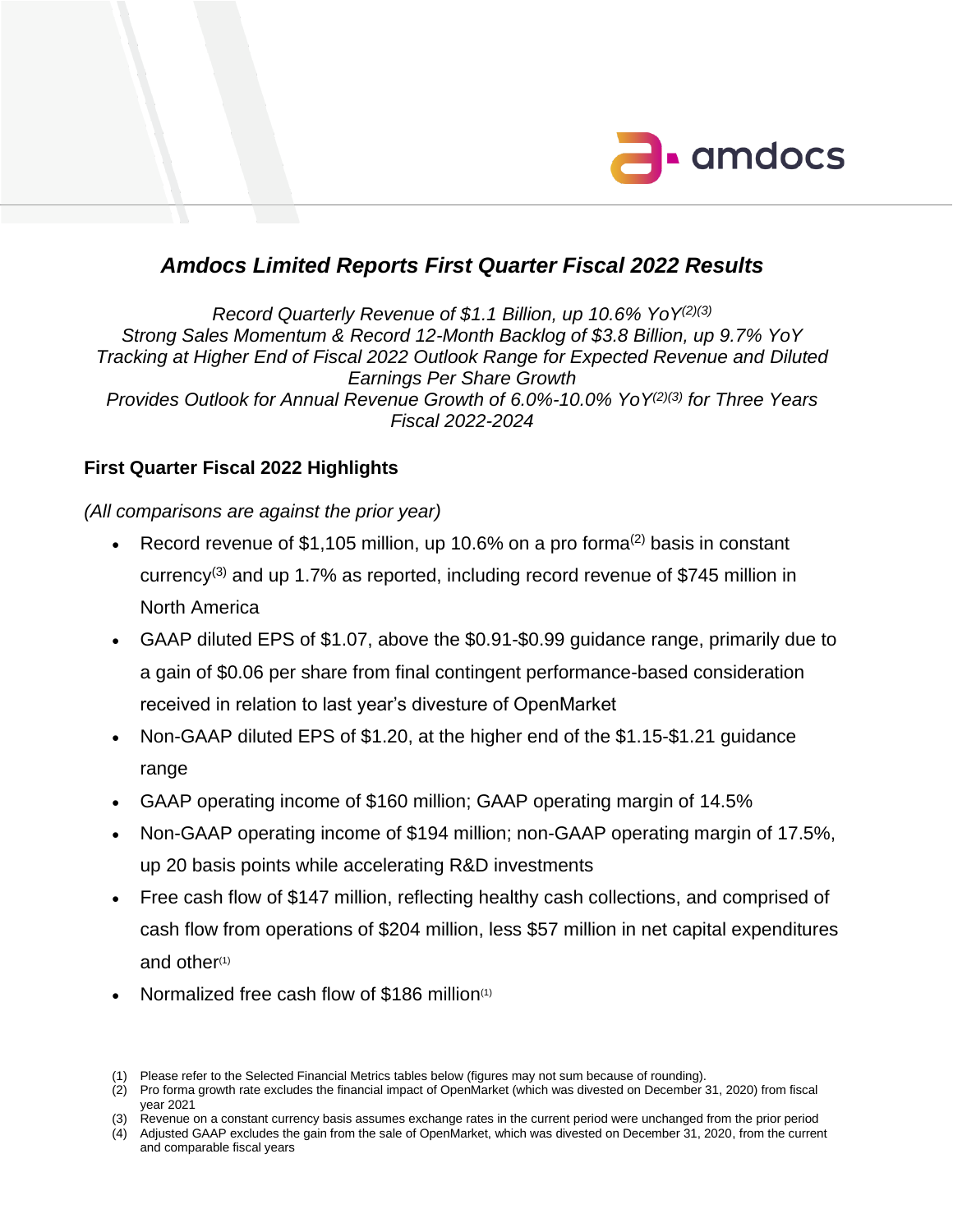- Repurchased \$171 million of ordinary shares during the first fiscal quarter, up \$31 million sequentially
- Record twelve-month backlog of \$3.83 billion, up approximately \$140 million sequentially and up 9.7% as compared to last year's first fiscal quarter

**JERSEY CITY, NJ – February 1, 2022** – Amdocs Limited (NASDAQ: DOX), a leading provider of software and services to communications and media companies, today reported operating results for the three months ended December 31, 2021.

"We have made a great start to fiscal year 2022. Record revenue was up 10.6% on a pro forma(2) constant currency(3) basis from a year ago, driven by our best-ever quarter in North America. Our strategy to deliver market-leading innovation designed to meet the industry's need for digital modernization, 5G monetization, journey to the cloud and network automation is continuously gaining traction. Strong first quarter sales momentum included notable awards with long-standing customers and several new logos which altogether translated to record twelve-month backlog of \$3.83 billion, up 9.7% from a year ago. Additionally, we are pleased to announce the acquisition of DevOpsGroup, a boutique UKbased cloud company which complements the high-end expertise of Amdocs' Sourced Group by bringing specialist engineering, consultancy and training services for enterprises implementing cloud and DevOps" said Shuky Sheffer, president and chief executive officer of Amdocs Management Limited.

"Amdocs is well-known for exceptional project delivery and we demonstrated this in Q1 with another record number of deployment milestones achieved for our customers. Quarterly invoicing levels and cash collections were healthy, which supported a robust level of free cash flow generation. Demonstrating our confidence in the future success of Amdocs, we also accelerated our buyback activity on a sequential basis in Q1," said Tamar Rapaport-Dagim, chief financial officer & chief operating officer of Amdocs Management Limited.

Sheffer concluded, "Encouraged by our strong momentum, we believe revenue growth is tracking at the higher-end of our 6.0% to 10.0% guidance range for the full year fiscal 2022 on a pro forma<sup>(2)</sup>, constant currency<sup>(3)</sup> basis, while delivering healthy operating profitability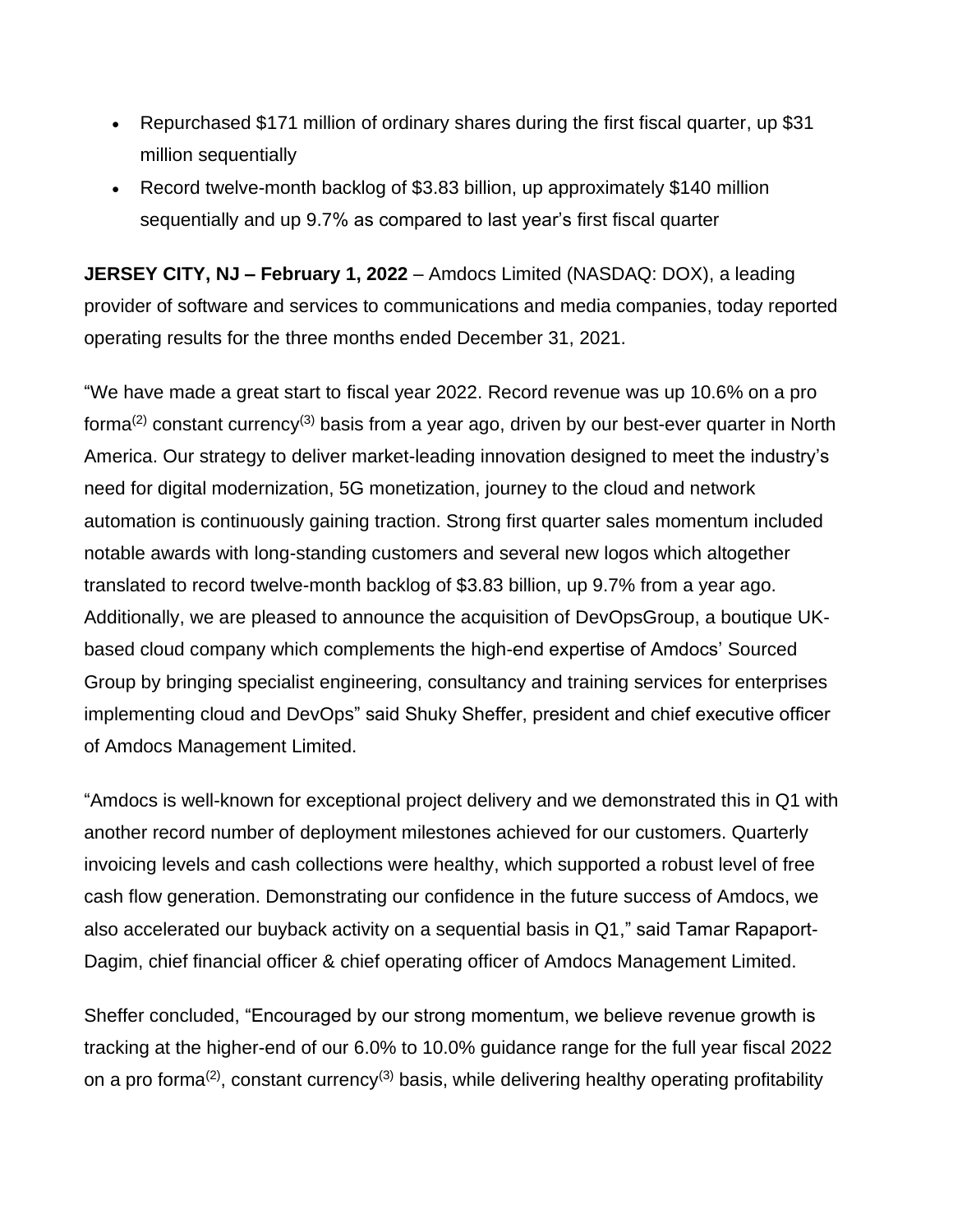and strong cash flow generation. Furthermore, we are also projecting annual revenue growth of  $6.0\%$  to 10% constant currency<sup>(3)</sup> in fiscal years 2023 and 2024. Our confidence in this long-term outlook is founded on our market leading position and the durability of Amdocs' unique business model. Moreover, we have growing visibility to a large and expanding pipeline of opportunities that we are strategically well positioned to monetize by bringing cutting edge technology and impeccable execution to address our customers' needs."

# **Revenue**

*(All comparisons are against the prior year period)*

|                                                                           | In Millions       |                    |  |  |  |  |  |  |  |
|---------------------------------------------------------------------------|-------------------|--------------------|--|--|--|--|--|--|--|
|                                                                           |                   | Three months ended |  |  |  |  |  |  |  |
|                                                                           | December 31, 2021 |                    |  |  |  |  |  |  |  |
|                                                                           | Actual            | <b>Previous</b>    |  |  |  |  |  |  |  |
|                                                                           |                   | Guidance           |  |  |  |  |  |  |  |
| Revenue                                                                   | \$1,105           | \$1,080-\$1,120    |  |  |  |  |  |  |  |
| Revenue growth, as reported <sup>(a)</sup>                                | 1.7%              |                    |  |  |  |  |  |  |  |
| Pro forma <sup>(2)</sup> revenue growth, constant currency <sup>(3)</sup> | 10.6%             |                    |  |  |  |  |  |  |  |

- Revenue for the first fiscal quarter of 2022 was above the midpoint of Amdocs' guidance, despite an unfavorable impact from foreign currency movements of approximately \$2 million compared to our guidance assumptions
- Revenue for the first fiscal quarter of 2022 includes an unfavorable impact from foreign currency movements of approximately \$4 million relative to the fourth quarter of fiscal 2021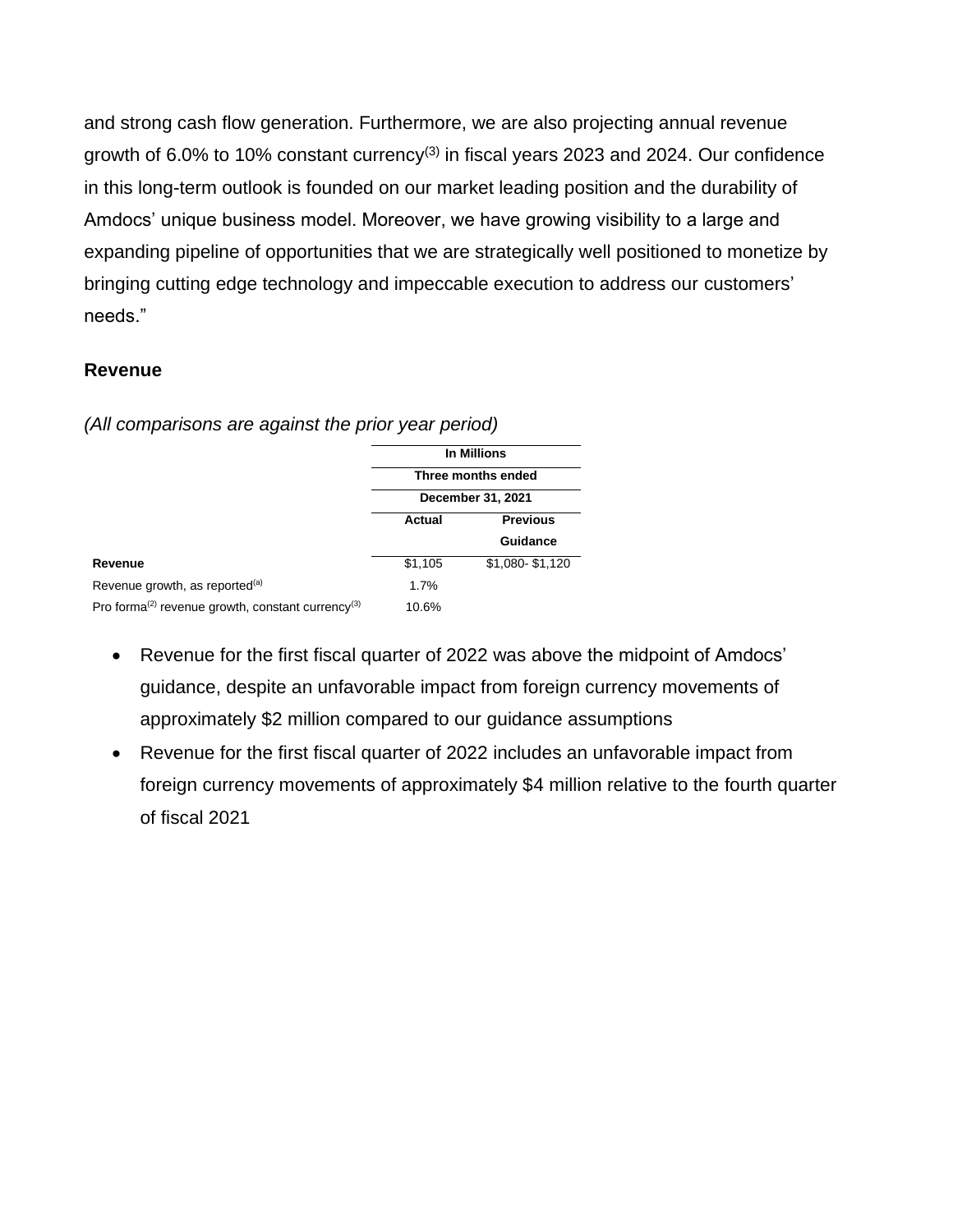# **Net Income and Earnings Per Share**

|                            |                                      | data               | In thousands, except per share |         |  |  |  |  |  |  |  |  |
|----------------------------|--------------------------------------|--------------------|--------------------------------|---------|--|--|--|--|--|--|--|--|
|                            |                                      | Three months ended |                                |         |  |  |  |  |  |  |  |  |
|                            | December 31,<br>$2021^{(a)}$<br>2020 |                    |                                |         |  |  |  |  |  |  |  |  |
| <b>GAAP Measures</b>       |                                      |                    |                                |         |  |  |  |  |  |  |  |  |
| Net income                 | \$                                   | 133,602            | \$                             | 299,632 |  |  |  |  |  |  |  |  |
| Diluted earnings per share | \$                                   | 1.07               | \$                             | 2.28    |  |  |  |  |  |  |  |  |
| <b>Non-GAAP Measures</b>   |                                      |                    |                                |         |  |  |  |  |  |  |  |  |
| Net income                 | \$                                   | 150,135            | \$                             | 152,972 |  |  |  |  |  |  |  |  |
| Diluted earnings per share | \$                                   | 1.20               | \$                             | 1.16    |  |  |  |  |  |  |  |  |

- Non-GAAP net income excludes amortization of purchased intangible assets and other acquisition-related costs, changes in certain acquisition related liabilities measured at fair value, equity-based compensation expenses, gain from divestiture of OpenMarket and other, net of related tax effects, in all the periods presented
- In the first quarter of 2022 and 2021, the GAAP net income includes a gain from divestiture of OpenMarket, net of related tax effects, at the amount of \$0.06 and \$1.42 per share, respectively, which is excluded from the Non-GAAP net income

For further details of the reconciliation of selected financial metrics from GAAP to Non-GAAP, please refer to the tables below.

### **Capital Allocation: M&A Investments & Returning Cash to Shareholders**

- *M&A Activity:* As previously announced, on October 1, 2021, Amdocs completed the acquisition of Roam Digital, a digital consultancy agency in Southeast Asia Pacific, for a net consideration of \$28 million in cash; on November 15, 2021, Amdocs completed the acquisition of DevOps Group, a cloud consultancy agency in Europe, for a net consideration of \$26 million
- *Quarterly Cash Dividend Program:* On February 1, 2022, the Board approved the Company's next quarterly cash dividend payment at the new increased rate of \$0.395 per share, as approved at the January 2022 annual general meeting of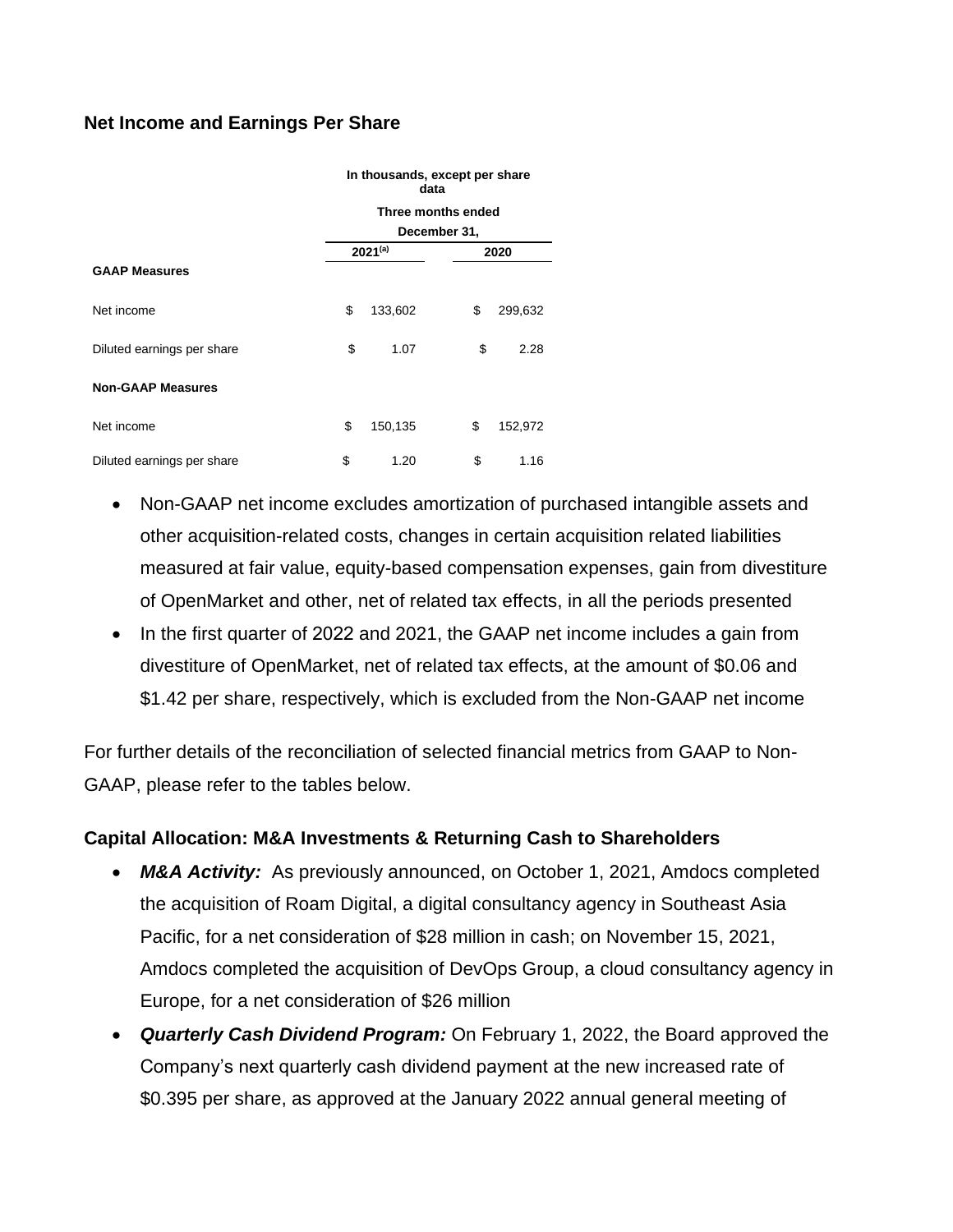shareholders and set March 31, 2022 as the record date for determining the shareholders entitled to receive the dividend, which will be payable on April 29, 2022

• *Share Repurchase Activity:* Repurchased \$171 million of ordinary shares during the first quarter of fiscal 2022

# **Twelve-month Backlog**

Twelve-month backlog was a record \$3.83 billion at the end of the first quarter of fiscal 2022, up approximately 9.7% as compared to last year's first fiscal quarter. Twelve-month backlog includes anticipated revenue related to contracts, estimated revenue from managed services contracts, letters of intent, maintenance and estimated on-going support activities.

# **Second Quarter Fiscal 2022 Outlook**

|                         | In millions, except per share data |
|-------------------------|------------------------------------|
|                         | Q2 2022                            |
| Revenue                 | \$1,110-\$1,150                    |
| <b>GAAP diluted EPS</b> | $$0.96 - $1.04$                    |
| Non-GAAP diluted EPS    | \$1.22-\$1.28                      |

- Second quarter revenue guidance assumes approximately \$2 million sequential unfavorable impact from foreign currency fluctuations as compared to the first quarter of fiscal 2022
- Second quarter non-GAAP diluted EPS guidance excludes amortization of purchased intangible assets and other acquisition-related costs, changes in certain acquisitions related liabilities measured at fair value, and approximately \$0.11-\$0.13 per share of equity-based compensation expense, net of related tax effects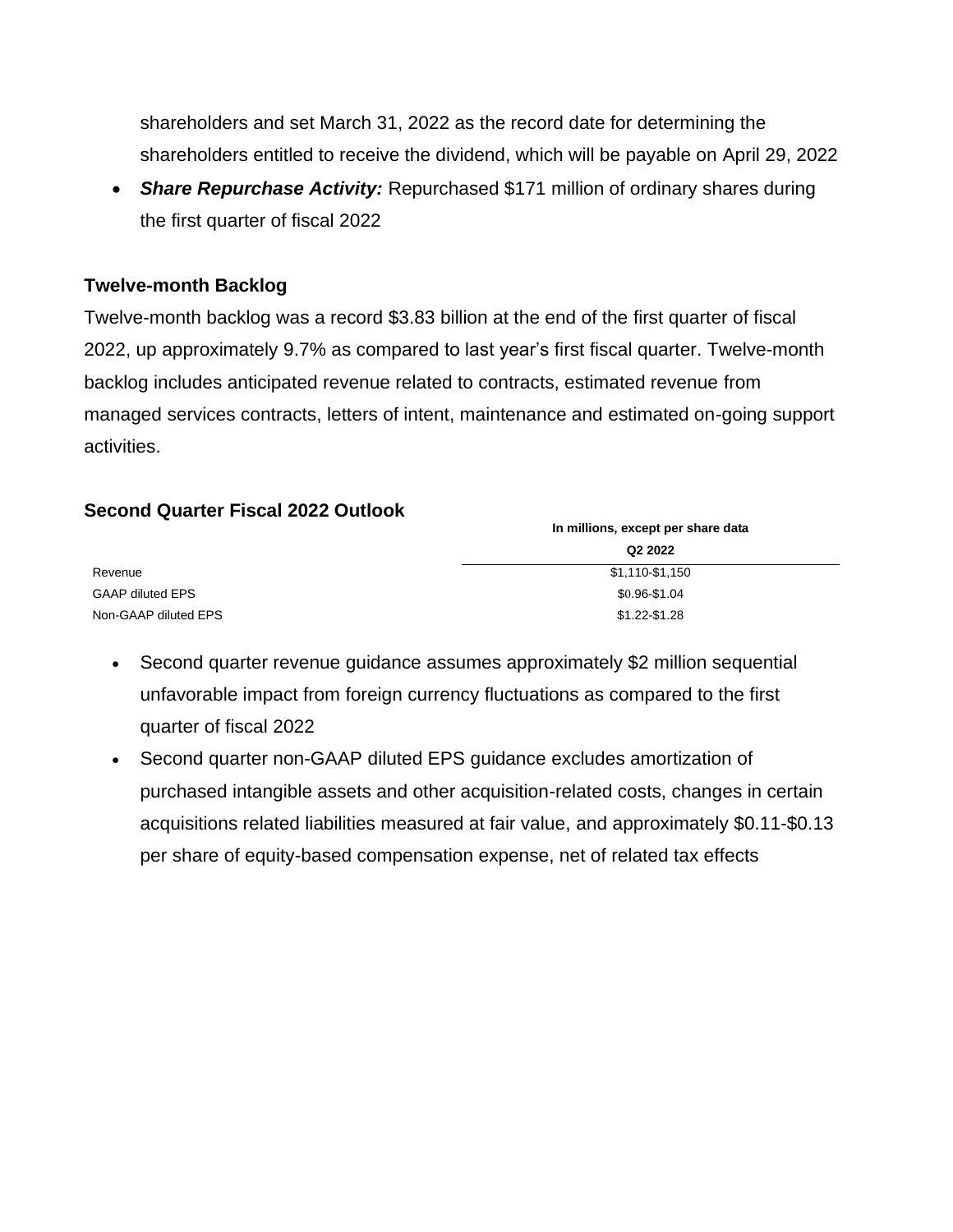# **Full Year Fiscal 2022 Outlook**

|                                                                           | FY 2022, year-over-year growth |                          |
|---------------------------------------------------------------------------|--------------------------------|--------------------------|
|                                                                           | <b>Current Guidance</b>        | <b>Previous Guidance</b> |
| Revenue growth, as reported                                               | $3.4\% - 7.4\%$                | 3.7%-7.7%                |
| Pro forma <sup>(2)</sup> revenue growth, constant currency <sup>(3)</sup> | 6.0%-10.0%                     | 6.0%-10.0%               |
|                                                                           |                                |                          |
| GAAP diluted EPS growth                                                   | $(23.0)$ % $-(17.5)$ %         | $(23.0)$ % $-(17.5)$ %   |
| Adjusted GAAP diluted EPS growth <sup>(4)</sup>                           | 6.0%-13.0%                     | 6.0%-13.0%               |
| Non-GAAP diluted EPS growth                                               | 6.3%-10.3%                     | 6.3%-10.3%               |
| Pro forma <sup>(2)</sup> non-GAAP diluted EPS growth                      | 8.0%-12.0%                     | 8.0%-12.0%               |
|                                                                           | FY 2022, in millions           |                          |
|                                                                           | <b>Current Guidance</b>        | <b>Previous Guidance</b> |
| Free cash flow $(1)$                                                      | $-$ \$500                      | $-$ \$500                |
| Normalized free cash flow $(1)$                                           | $-$ \$650                      | $-$ \$650                |

- Full year fiscal 2022 revenue guidance incorporates an expected unfavorable impact from foreign currency fluctuations of approximately 0.6% year-over-year as compared with an unfavorable impact of about 0.3% year-over-year previously
- Non-GAAP diluted earnings per share growth, and pro forma<sup>(2)</sup> non-GAAP diluted earnings per share growth, excludes amortization of purchased intangible assets and other acquisition-related costs, changes in certain acquisitions related liabilities measured at fair value, approximately \$0.46-\$0.52 per share of equity-based compensation expense, gain from divestiture of OpenMarket and other, net of related tax effects. Adjusted GAAP diluted earnings per share growth, excludes gain from divestiture of OpenMarket, net of related tax effects
- Free cash flow<sup>(1)</sup> is comprised of cash flow from operations, less net capital expenditures and other
- Normalized free cash flow excludes expected capital expenditure of \$131 million related to the new campus development in Israel, and other items

### **Three Year Fiscal 2022-2024 Outlook**

• In addition to our full year fiscal 2022 revenue guidance, we project revenue growth of 6.0% to 10% year-over-year on a constant currency<sup>(3)</sup> basis in each of fiscal years 2023 and 2024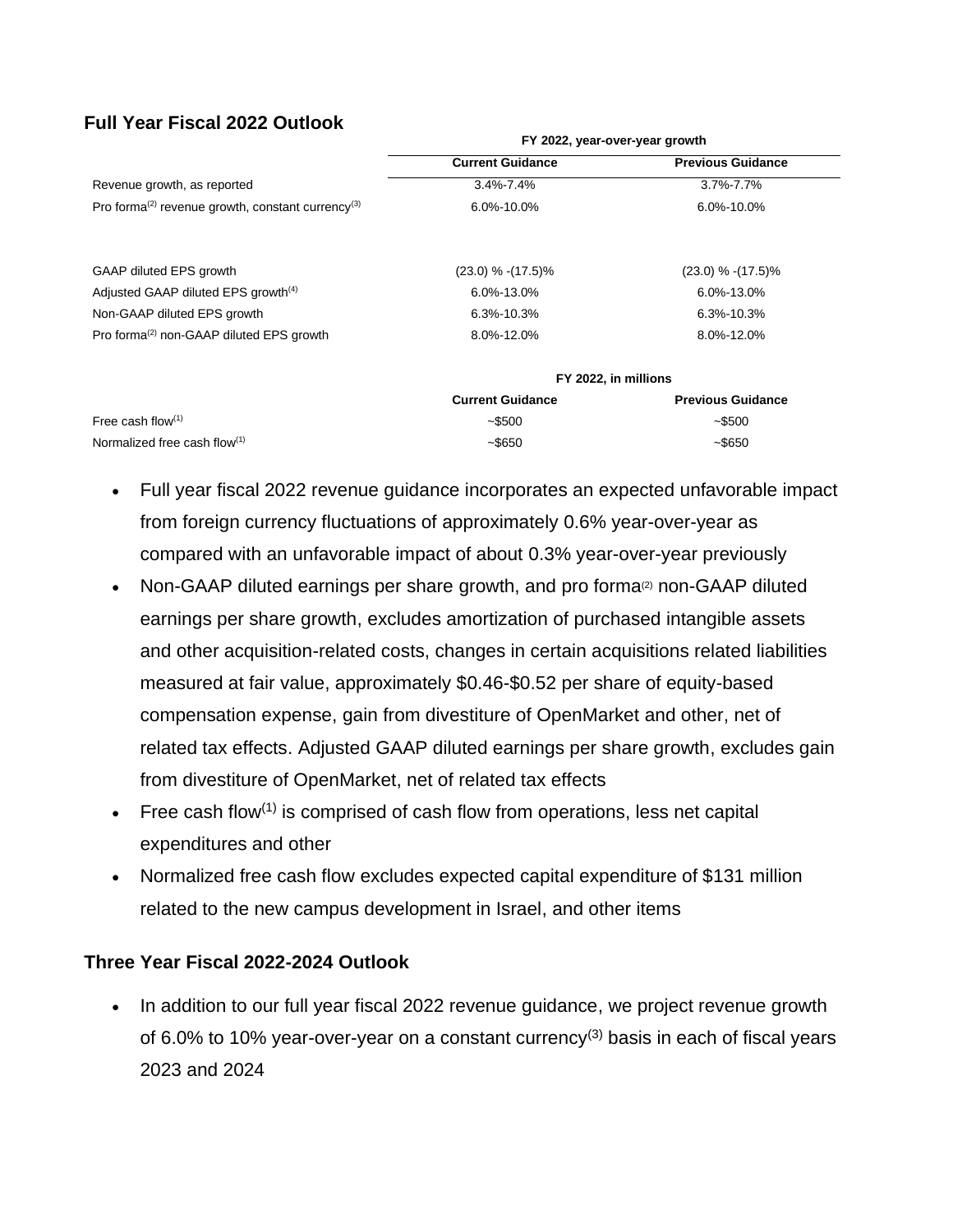• Projecting revenue growth on an as reported basis in each of fiscal years 2023 and 2024 is not possible without unreasonable efforts given the uncertain impact of foreign exchange rates which cannot be reasonably predicted at this time

Our second fiscal quarter 2022 and full year fiscal 2022, 2023 and 2024 forward looking projections take into consideration the Company's current expectations regarding macro and industry specific risks and various uncertainties and certain assumptions that we will discuss on our earnings conference call. However, we note that market dynamics continue to shift rapidly and we cannot predict all possible outcomes, including those resulting from the COVID-19 pandemic, including its novel strains, which has created, and continues to create, a significant amount of uncertainty, or from current and potential customer consolidation or their other strategic corporate activities.

# **Conference Call and Earnings Webcast Presentation Details**

Amdocs will host a conference call and earnings webcast presentation on February 1, 2022 at 5:00 p.m. Eastern Time to discuss the Company's first quarter of fiscal 2022 results. To participate, please dial +1 (844) 513-7152, or +1 (508) 637-5600 outside the United States, approximately 15 minutes before the call and enter passcode 1787597. The conference call and webcast will also be carried live on the Internet and may be accessed via the Amdocs website at https://investors.amdocs.com. Presentation slides will be available shortly before the webcast.

### **Non-GAAP Financial Measures**

This release includes non-GAAP diluted earnings per share and other non-GAAP financial measures, including free cash flow and normalized free cash flow, revenue on a constant currency(3) basis, non-GAAP cost of revenue, non-GAAP research and development, non-GAAP selling, general and administrative, non-GAAP operating income, non-GAAP operating margin, non-GAAP interest and other expenses, net, non-GAAP income taxes, non-GAAP effective tax rate, non-GAAP net income and non-GAAP diluted earnings per share growth. These other non-GAAP measures exclude the following items:

• amortization of purchased intangible assets and other acquisition-related costs;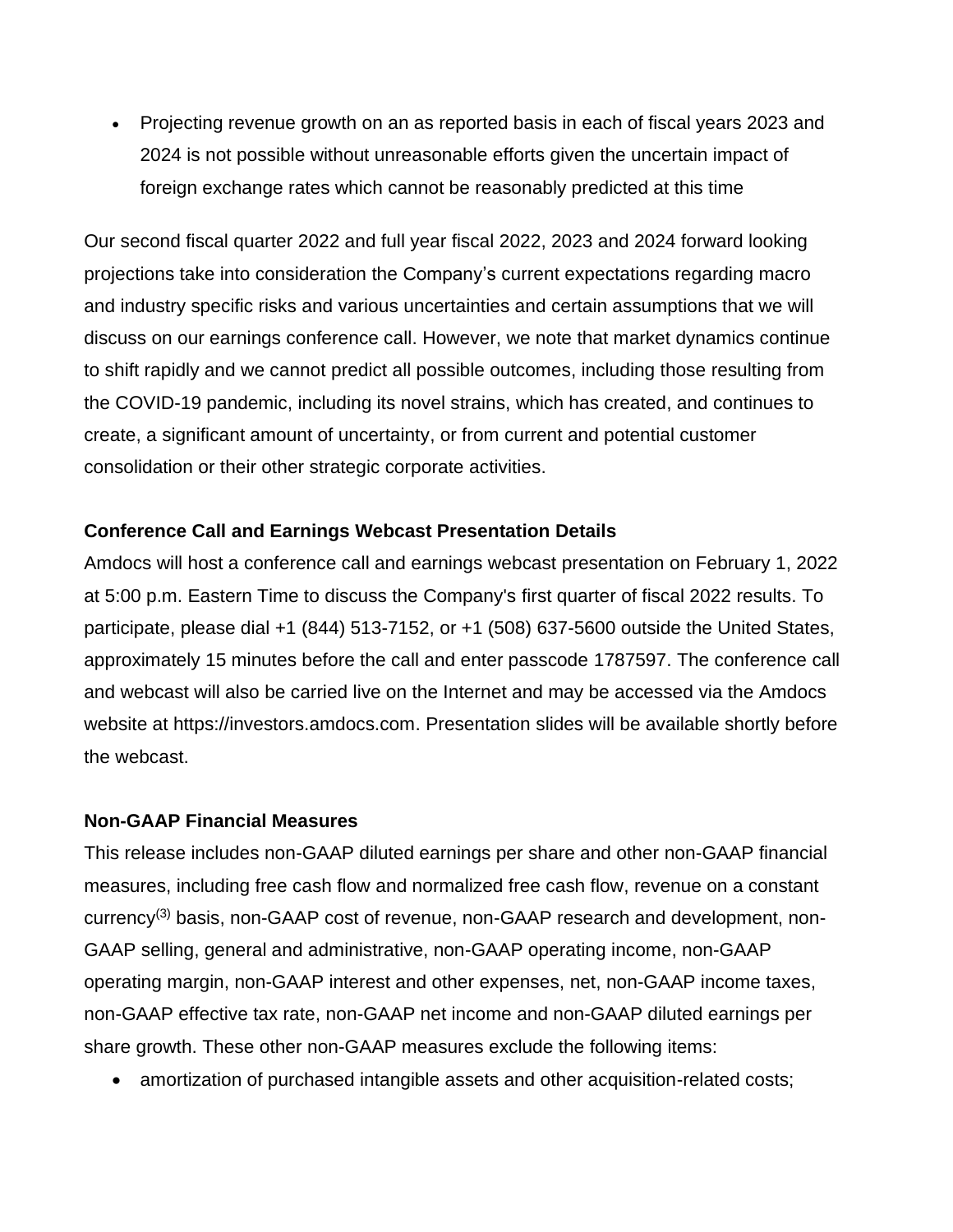- changes in certain acquisition-related liabilities measured at fair value;
- non-recurring and unusual charges or benefits (such as a gain from divestiture of OpenMarket);
- equity-based compensation expense;
- other; and
- tax effects related to the above.

Free cash flow equals cash generated by operating activities less net capital expenditures and other. Normalized free cash flow, a measure of our operating performance, is further adjusted to exclude net capital expenditures related to the new campus development, payments for non-recurring and unusual charges (such as capital gains tax in relation to the divestiture of OpenMarket), and payments of acquisition related liabilities. These non-GAAP financial measures are not in accordance with, or an alternative for, generally accepted accounting principles and may be different from non-GAAP financial measures used by other companies. In addition, these non-GAAP financial measures are not based on any comprehensive set of accounting rules or principles. Amdocs believes that non-GAAP financial measures have limitations in that they do not reflect all of the amounts associated with Amdocs' results of operations as determined in accordance with GAAP and that these measures should only be used to evaluate Amdocs' results of operations in conjunction with the corresponding GAAP measures.

Amdocs believes that the presentation of non-GAAP diluted earnings per share and other financial measures, including free cash flow and normalized free cash flow, non-GAAP cost of revenue, non-GAAP research and development, non-GAAP selling, general and administrative, non-GAAP operating income, non-GAAP operating margin, non-GAAP interest and other expenses, net, non-GAAP income taxes, non-GAAP effective tax rate, non-GAAP net income and non-GAAP diluted earnings per share growth when shown in conjunction with the corresponding GAAP measures, provides useful information to investors and management regarding financial and business trends relating to its financial condition and results of operations, as well as the net amount of cash generated by its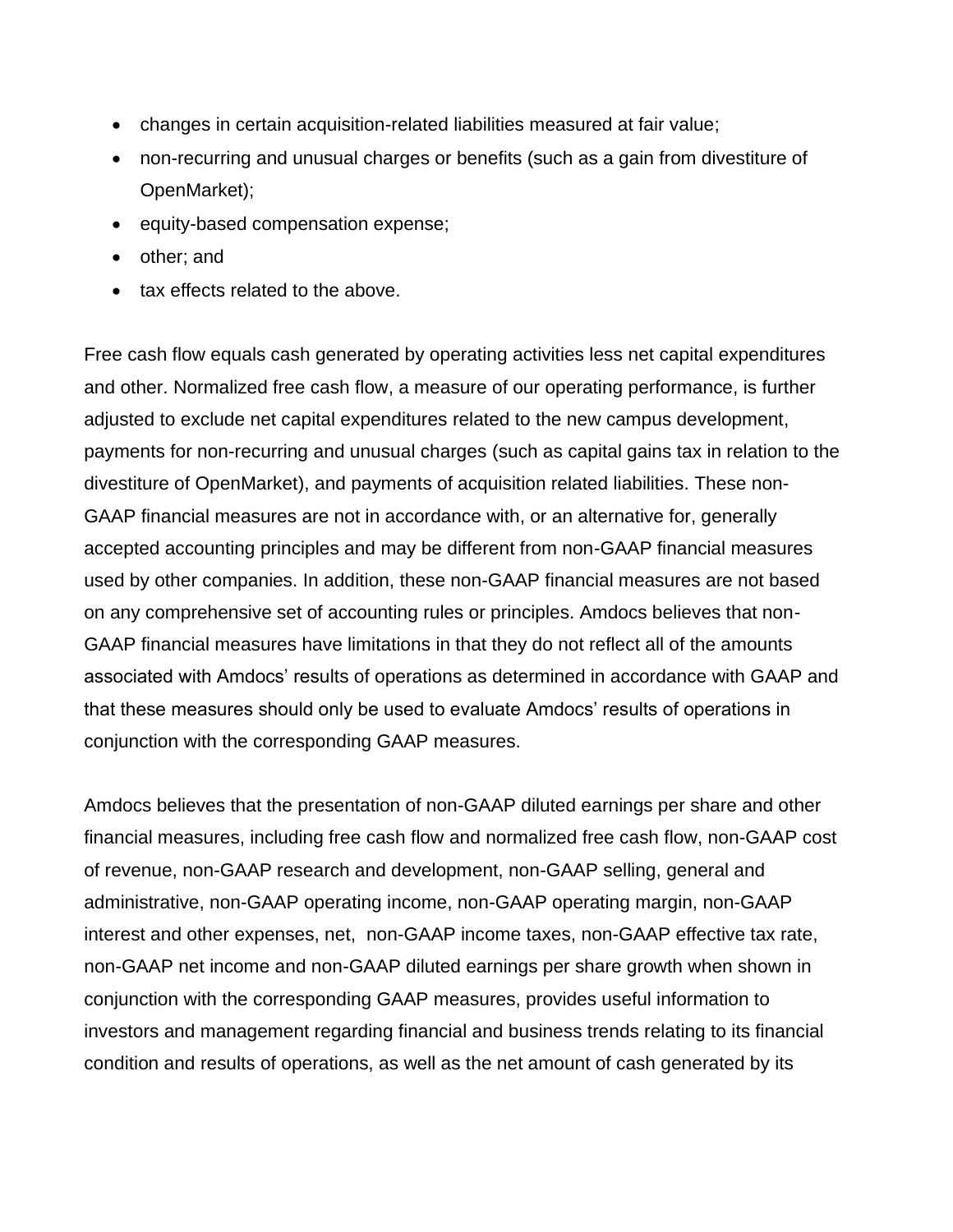business operations after taking into account capital spending required to maintain or expand the business.

For its internal budgeting process and in monitoring the results of the business, Amdocs' management uses financial statements that do not include amortization of purchased intangible assets and other acquisition-related costs, changes in certain acquisition-related liabilities measured at fair value, non-recurring and unusual charges or benefits, equitybased compensation expense, other and related tax effects. Amdocs' management also uses the foregoing non-GAAP financial measures, in addition to the corresponding GAAP measures, in reviewing the financial results of Amdocs. In addition, Amdocs believes that significant groups of investors exclude these items in reviewing its results and those of its competitors, because the amounts of the items between companies can vary greatly depending on the assumptions used by an individual company in determining the amounts of the items.

Amdocs further believes that, where the adjustments used in calculating non-GAAP diluted earnings per share are based on specific, identified amounts that impact different line items in the Consolidated Statements of Income (including cost of revenue, research and development, selling, general and administrative, operating income, interest and other expenses, net, income taxes and net income), it is useful to investors to understand how these specific line items in the Consolidated Statements of Income are affected by these adjustments. Please refer to the Reconciliation of Selected Financial Metrics from GAAP to Non-GAAP tables below.

### **Supporting Resources**

- Keep up with Amdocs news by visiting the Company's [website](http://www.amdocs.com/Pages/HomePage.aspx)
- Subscribe to Amdocs' [RSS Feed](http://phx.corporate-ir.net/phoenix.zhtml?c=113915&p=rssSubscription&t=&id=&) and follow us on [Twitter,](http://twitter.com/Amdocs) [Facebook,](http://www.facebook.com/amdocs/) [LinkedIn](http://www.linkedin.com/company/amdocs) and [YouTube](http://www.youtube.com/amdocs)

### **About Amdocs**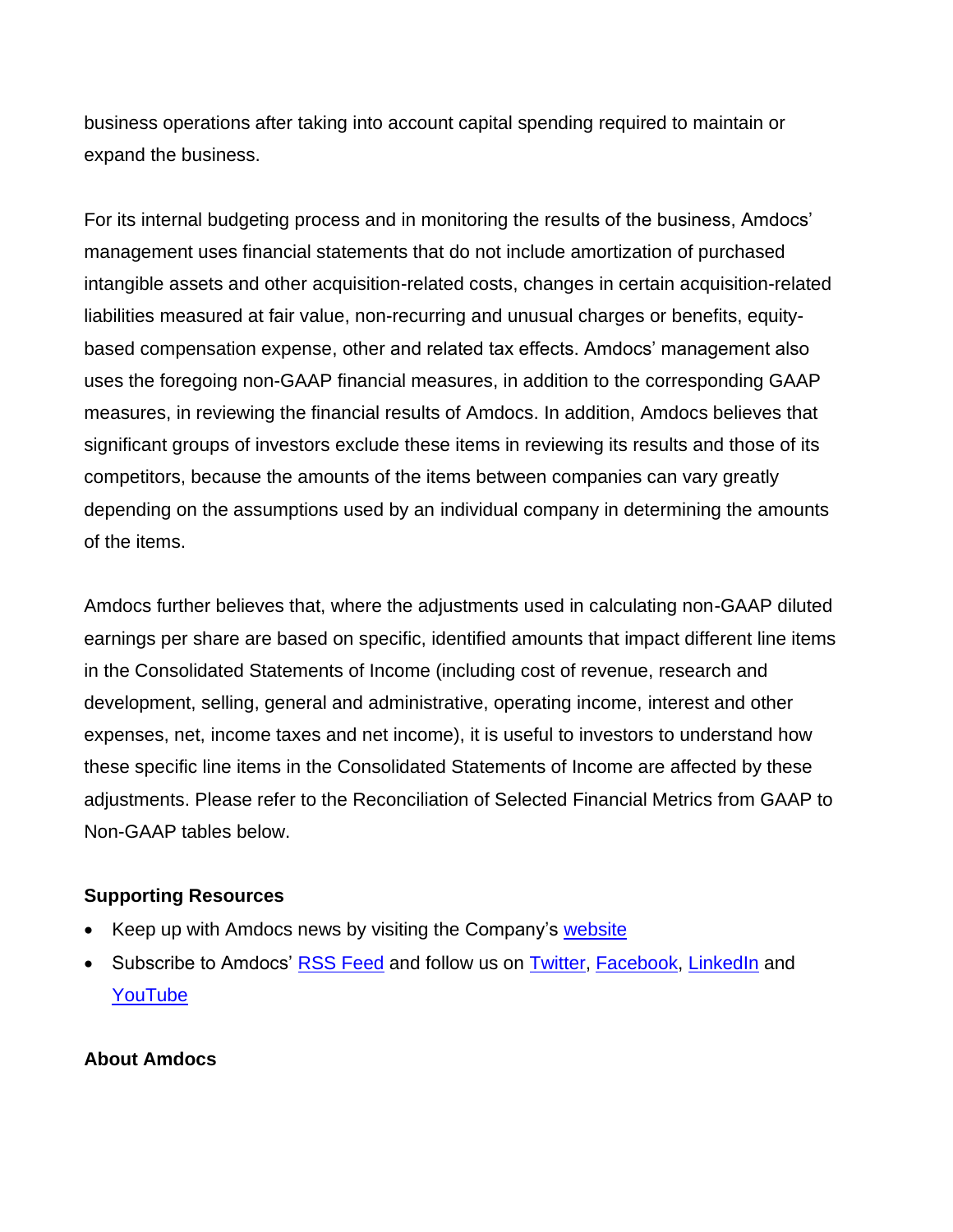Amdocs helps those who build the future to make it amazing. With our market-leading portfolio of software products and services, we unlock our customers' innovative potential, empowering them to provide next-generation communication and media experiences for both the individual end user and large enterprise customers. Our 29,000 employees around the globe are here to accelerate service providers' migration to the cloud, enable them to differentiate in the 5G era, and digitalize and automate their operations. Listed on the NASDAQ Global Select Market, Amdocs had revenue of \$4.3 billion in fiscal 2021.

For more information, visit Amdocs at [www.amdocs.com.](http://www.amdocs.com/)

This press release includes information that constitutes forward-looking statements made pursuant to the safe harbor provision of the Private Securities Litigation Reform Act of 1995, including statements about Amdocs' growth and business results in future quarters and years. Although we believe the expectations reflected in such forward-looking statements are based upon reasonable assumptions, we can give no assurance that our expectations will be obtained or that any deviations will not be material. Such statements involve risks and uncertainties that may cause future results to differ from those anticipated. These risks include, but are not limited to, the effects of general economic conditions, the duration and severity of the COVID-19 pandemic, and its impact on the global economy, Amdocs' ability to grow in the business markets that it serves, Amdocs' ability to successfully integrate acquired businesses, adverse effects of market competition, rapid technological shifts that may render the Company's products and services obsolete, potential loss of a major customer, our ability to develop long-term relationships with our customers, and risks associated with operating businesses in the international market. Amdocs may elect to update these forward-looking statements at some point in the future; however, Amdocs specifically disclaims any obligation to do so. These and other risks are discussed at greater length in Amdocs' filings with the Securities and Exchange Commission, including in our Annual Report on Form 20-F for the fiscal year ended September 30, 2021 filed on December 9, 2021.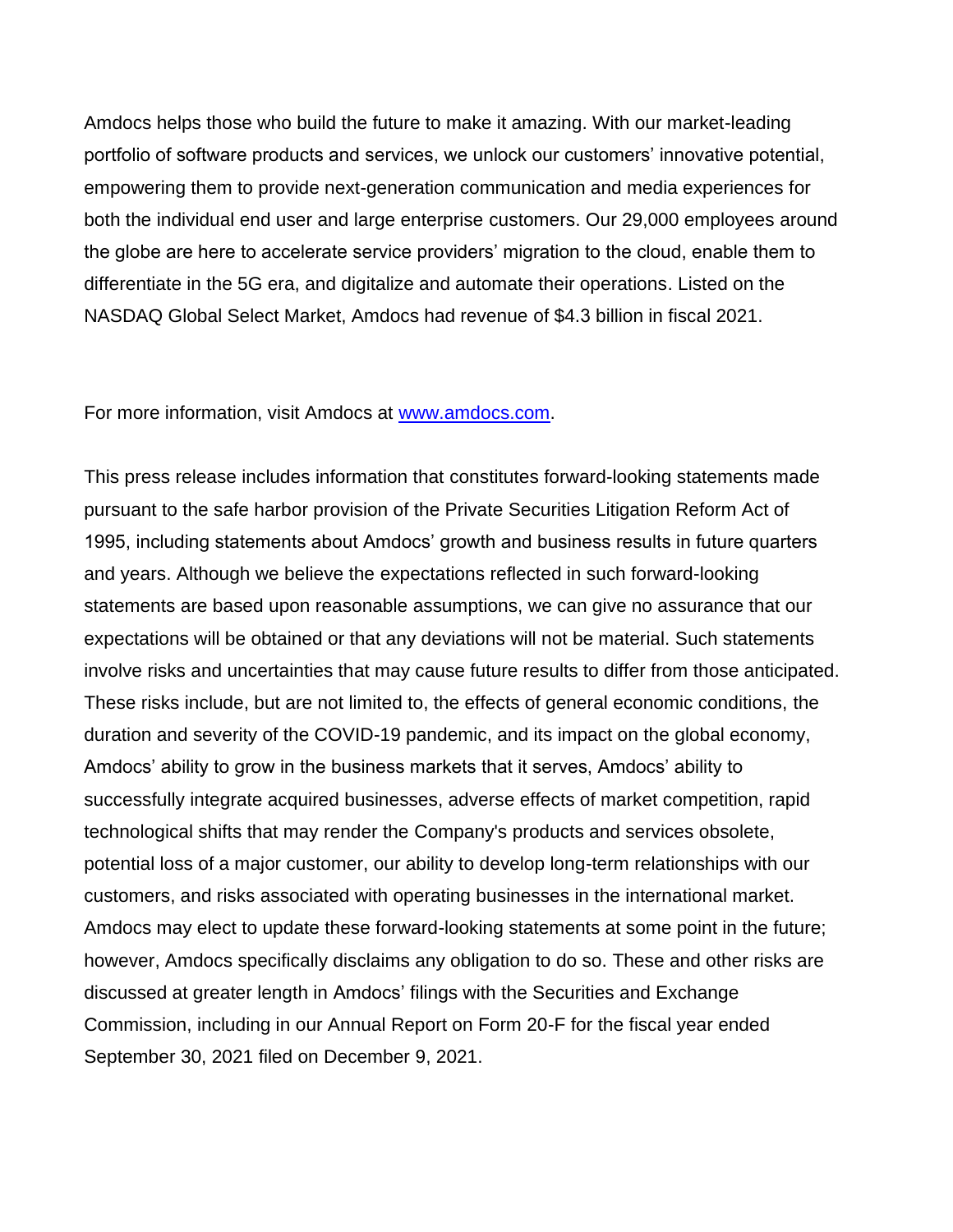**Contact**: Matthew Smith Head of Investor Relations Amdocs 314-212-8328 E-mail: [dox\\_info@amdocs.com](mailto:dox_info@amdocs.com)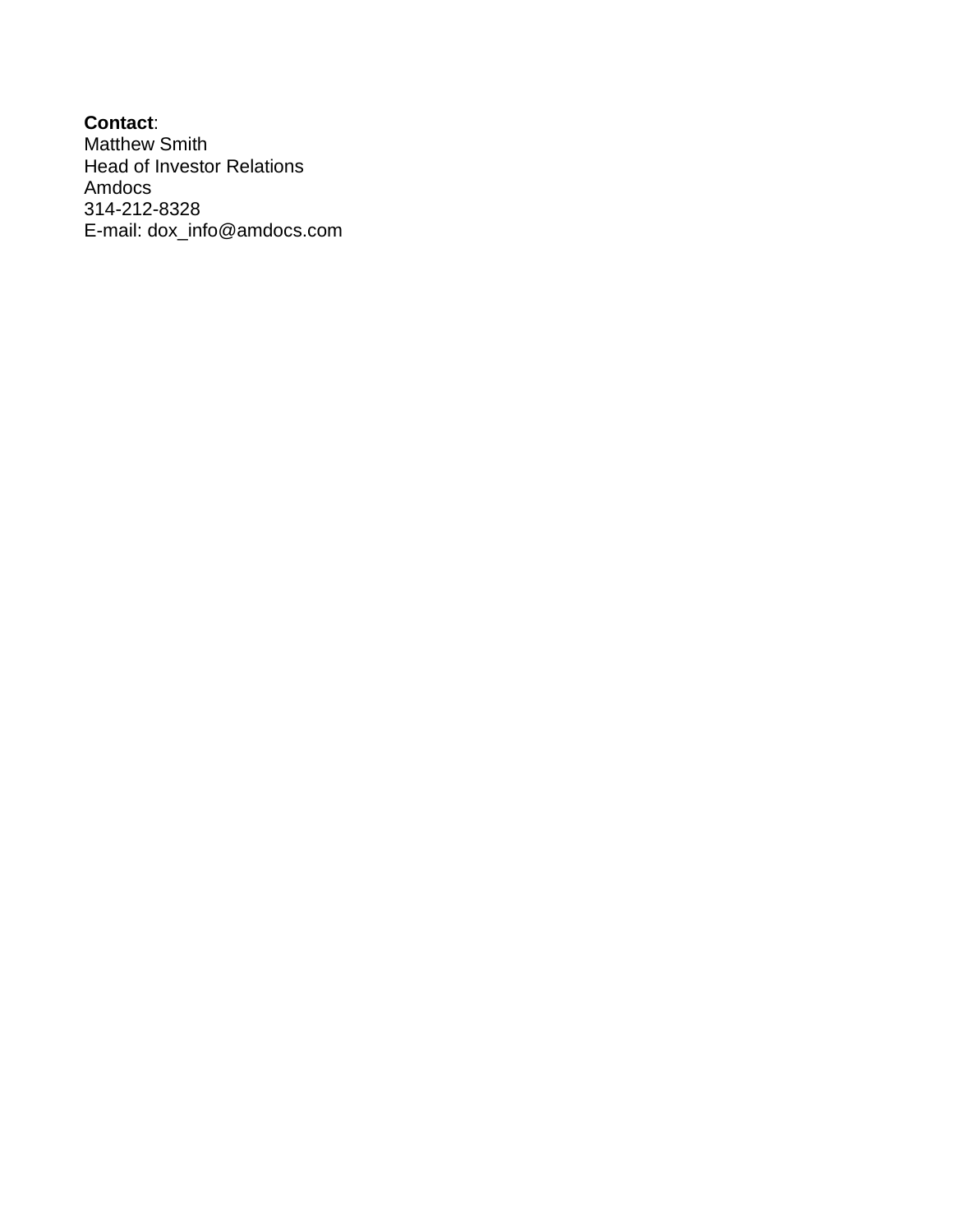### **AMDOCS LIMITED**

#### **Consolidated Statements of Income (In thousands, except per share data)**

|                                                          |              | Three months ended |    |           |  |  |  |  |  |  |
|----------------------------------------------------------|--------------|--------------------|----|-----------|--|--|--|--|--|--|
|                                                          | December 31, |                    |    |           |  |  |  |  |  |  |
|                                                          |              | $2021^{(a)}$       |    | 2020      |  |  |  |  |  |  |
| Revenue                                                  | \$           | 1,104,632          | \$ | 1,086,343 |  |  |  |  |  |  |
| Operating expenses:                                      |              |                    |    |           |  |  |  |  |  |  |
| Cost of revenue                                          |              | 716,718            |    | 728,716   |  |  |  |  |  |  |
| Research and development                                 |              | 81,945             |    | 75,669    |  |  |  |  |  |  |
| Selling, general and administrative                      |              | 128,076            |    | 121,888   |  |  |  |  |  |  |
| Amortization of purchased intangible<br>assets and other |              | 17,747             |    | 19,870    |  |  |  |  |  |  |
|                                                          |              | 944,486            |    | 946,143   |  |  |  |  |  |  |
| Operating income                                         |              | 160,146            |    | 140,200   |  |  |  |  |  |  |
| Interest and other expense, net                          |              | (2, 562)           |    | (6, 490)  |  |  |  |  |  |  |
| Gain from sale of a business                             |              | 10,000             |    | 226,410   |  |  |  |  |  |  |
| Income before income taxes                               |              | 167,584            |    | 360,120   |  |  |  |  |  |  |
| Income taxes                                             |              | 33,982             |    | 60,488    |  |  |  |  |  |  |
| Net income                                               | \$           | 133,602            | \$ | 299,632   |  |  |  |  |  |  |
| Basic earnings per share                                 | \$           | 1.07               | \$ | 2.29      |  |  |  |  |  |  |
| Diluted earnings per share                               | \$           | 1.07               | \$ | 2.28      |  |  |  |  |  |  |
| Basic weighted average number of shares<br>outstanding   |              | 124,502            |    | 131,125   |  |  |  |  |  |  |
| Diluted weighted average number of shares<br>outstanding |              | 125,304            |    | 131,582   |  |  |  |  |  |  |
| Cash dividends declared per share                        | \$           | 0.36               | \$ | 0.3275    |  |  |  |  |  |  |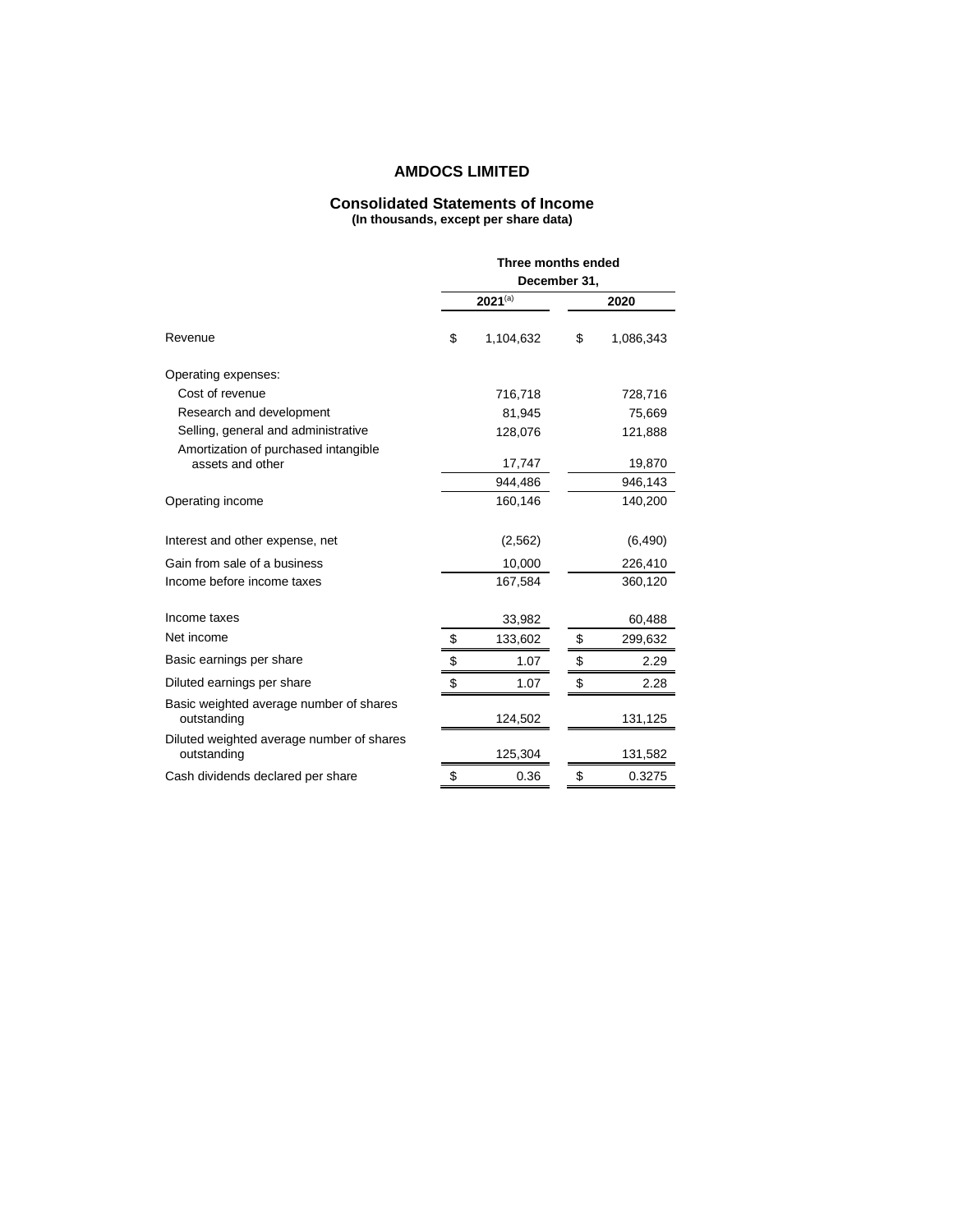#### **AMDOCS LIMITED Selected Financial Metrics (In thousands, except per share data)**

|                                                       | Three months ended<br>December 31, |             |  |  |  |  |  |  |  |
|-------------------------------------------------------|------------------------------------|-------------|--|--|--|--|--|--|--|
|                                                       | $2021^{(a)}$                       | 2020        |  |  |  |  |  |  |  |
| Revenue                                               | \$1,104,632                        | \$1,086,343 |  |  |  |  |  |  |  |
| Non-GAAP operating income                             | 193,607                            | 187,981     |  |  |  |  |  |  |  |
| Non-GAAP net income                                   | 150,135                            | 152,972     |  |  |  |  |  |  |  |
| Non-GAAP diluted earnings per share                   | \$<br>1.20                         | \$<br>1.16  |  |  |  |  |  |  |  |
| Diluted weighted average number of shares outstanding | 125,304                            | 131,582     |  |  |  |  |  |  |  |

#### **Free Cash Flows and Normalized Free Cash Flow (In thousands)**

|                                                                   | Three months ended<br>December 31, |               |  |  |  |  |  |  |
|-------------------------------------------------------------------|------------------------------------|---------------|--|--|--|--|--|--|
|                                                                   | 2021                               | 2020          |  |  |  |  |  |  |
| Net Cash Provided by Operating Activities <sup>(a)</sup>          | \$<br>204,118                      | 416,485<br>\$ |  |  |  |  |  |  |
| Purchase of property and equipment, net <sup>(b)</sup>            | (57, 225)                          | (50,065)      |  |  |  |  |  |  |
| Free Cash Flow                                                    | 146,893                            | 366,420       |  |  |  |  |  |  |
| Net capital expenditures related to the new campus<br>development | 29,307                             | 18,334        |  |  |  |  |  |  |
| Payment of acquisition related liability                          | 9,479                              |               |  |  |  |  |  |  |
| Normalized Free Cash Flow                                         | \$<br>185,679                      | \$<br>384,754 |  |  |  |  |  |  |

(a) Since January 1, 2021, OpenMarket results are not included in the Consolidated Statements of Income given its divestiture. (b) The amounts under "Purchase of property and equipment, net", include proceeds from sale of property and equipment of \$269 and \$53 for the three months ended 31 December 2021 and 2020, respectively.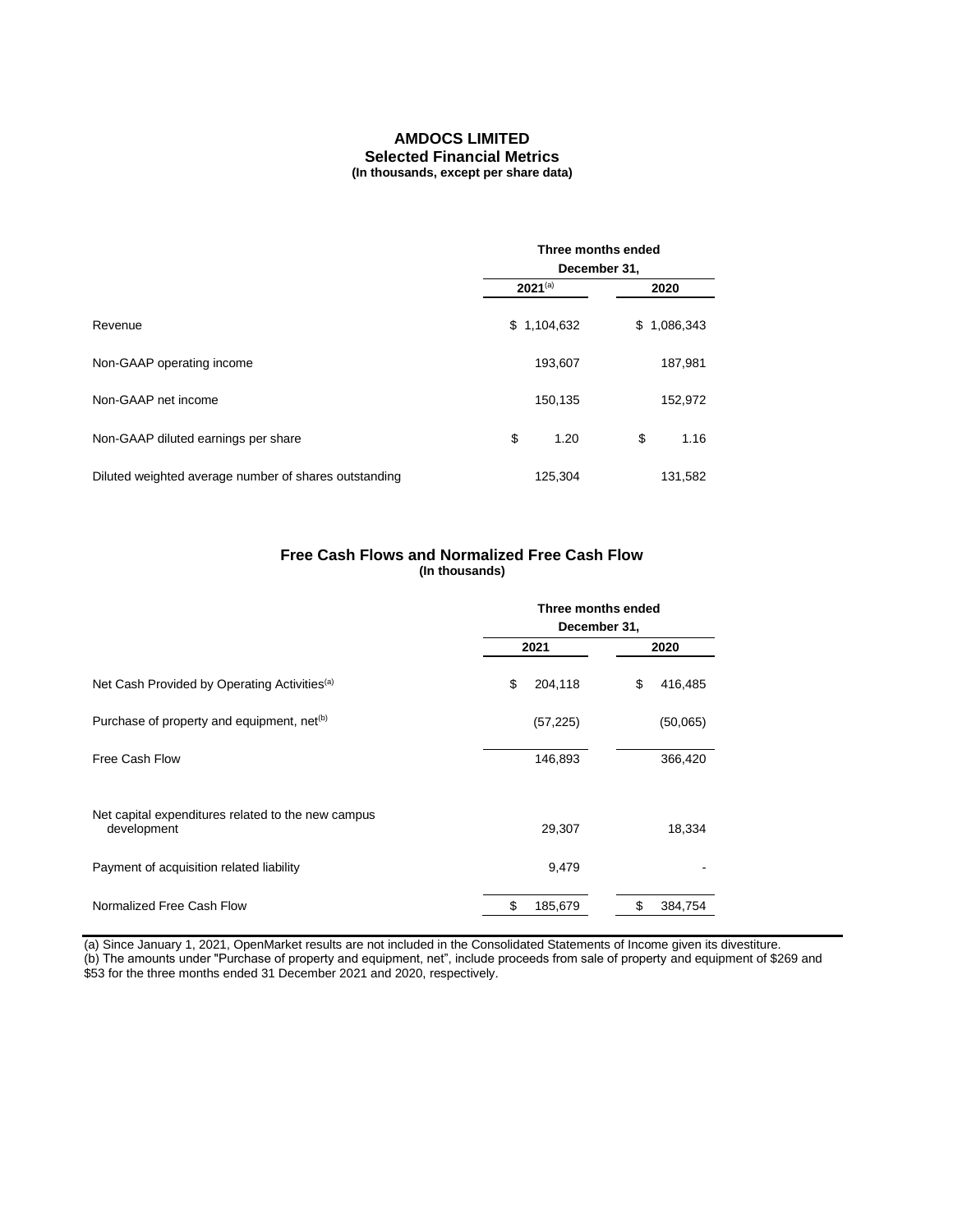### **AMDOCS LIMITED Reconciliation of Selected Financial Metrics from GAAP to Non-GAAP (In thousands)**

|                                                                     |             | Three months ended December 31, 2021 <sup>(a)</sup> |    |                                                                      |    |                                         |    |                                                                                     |                                           |                      |       |                |               |       |               |  |
|---------------------------------------------------------------------|-------------|-----------------------------------------------------|----|----------------------------------------------------------------------|----|-----------------------------------------|----|-------------------------------------------------------------------------------------|-------------------------------------------|----------------------|-------|----------------|---------------|-------|---------------|--|
|                                                                     |             |                                                     |    |                                                                      |    |                                         |    | <b>Reconciliation items</b>                                                         |                                           |                      |       |                |               |       |               |  |
|                                                                     | <b>GAAP</b> |                                                     |    | Amortization<br>of<br>purchased<br>intangible<br>assets and<br>other |    | Equity based<br>compensation<br>expense |    | Changes in certain<br>acquisitions related<br>liabilities measured<br>at fair value | <b>Gain from</b><br>sale of a<br>business |                      | Other |                | Tax<br>effect |       | Non-GAAP      |  |
| Operating expenses:                                                 |             |                                                     |    |                                                                      |    |                                         |    |                                                                                     |                                           |                      |       |                |               |       |               |  |
| Cost of revenue                                                     | \$          | 716,718                                             | \$ |                                                                      | \$ | (7, 147)                                | \$ | 1,027                                                                               | \$                                        |                      | \$    |                | \$            |       | \$<br>710,598 |  |
| Research and<br>development<br>Selling, general and                 |             | 81,945                                              |    |                                                                      |    | (1, 223)                                |    |                                                                                     |                                           |                      |       |                |               |       | 80,722        |  |
| administrative<br>Amortization of<br>purchased<br>intangible assets |             | 128,076                                             |    | ٠                                                                    |    | (8, 371)                                |    |                                                                                     |                                           |                      |       |                |               | ٠     | 119,705       |  |
| and other                                                           |             | 17,747                                              |    | (17, 747)                                                            |    |                                         |    |                                                                                     |                                           |                      |       |                |               |       |               |  |
| Total operating<br>expenses                                         |             | 944,486                                             |    | (17, 747)                                                            |    | (16, 741)                               |    | 1,027                                                                               |                                           | $\sim$               |       |                |               |       | 911,025       |  |
| Operating income                                                    |             | 160,146                                             |    | 17,747                                                               |    | 16,741                                  |    | (1,027)                                                                             |                                           | $\ddot{\phantom{1}}$ |       | $\blacksquare$ |               | ٠     | 193,607       |  |
| Interest and other<br>expense, net                                  |             | (2, 562)                                            |    | ٠                                                                    |    | $\ddot{\phantom{1}}$                    |    |                                                                                     |                                           | $\sim$               |       | (3,605)        |               | ٠     | (6, 167)      |  |
| Gain from sale of a<br>business                                     |             | 10,000                                              |    | ٠                                                                    |    | ٠                                       |    | $\overline{\phantom{a}}$                                                            |                                           | (10,000)             |       | ٠              |               | ÷     |               |  |
| Income taxes                                                        |             | 33,982                                              |    | ä,                                                                   |    | ÷                                       |    | $\overline{\phantom{a}}$                                                            |                                           |                      |       | $\blacksquare$ |               | 3,323 | 37,305        |  |
| Net income                                                          | \$          | 133,602                                             | \$ | 17,747                                                               | \$ | 16,741                                  | \$ | (1,027)                                                                             | \$                                        | (10,000)             | \$    | (3,605)        | \$ (3,323)    |       | \$<br>150,135 |  |

|                                                                     |             | Three months ended December 31, 2020 |    |                                                                      |    |                                                |    |                                                                                     |                                    |                |         |                |               |                |               |
|---------------------------------------------------------------------|-------------|--------------------------------------|----|----------------------------------------------------------------------|----|------------------------------------------------|----|-------------------------------------------------------------------------------------|------------------------------------|----------------|---------|----------------|---------------|----------------|---------------|
|                                                                     |             |                                      |    |                                                                      |    |                                                |    | <b>Reconciliation items</b>                                                         |                                    |                |         |                |               |                |               |
|                                                                     | <b>GAAP</b> |                                      |    | Amortization<br>of<br>purchased<br>intangible<br>assets and<br>other |    | <b>Equity based</b><br>compensation<br>expense |    | Changes in certain<br>acquisitions related<br>liabilities measured<br>at fair value | Gain from<br>sale of a<br>business |                | Other   |                | Tax<br>effect |                | Non-GAAP      |
| Operating expenses:                                                 |             |                                      |    |                                                                      |    |                                                |    |                                                                                     |                                    |                |         |                |               |                |               |
| Cost of revenue                                                     | \$          | 728,716                              | \$ |                                                                      | \$ | (4,941)                                        | \$ | (15, 334)                                                                           | \$                                 |                | \$      |                | \$            |                | \$<br>708,441 |
| Research and<br>development<br>Selling, general and                 |             | 75,669                               |    |                                                                      |    | (832)                                          |    | ٠                                                                                   |                                    |                |         |                |               |                | 74,837        |
| administrative<br>Amortization of<br>purchased<br>intangible assets |             | 121,888                              |    |                                                                      |    | (6,804)                                        |    |                                                                                     |                                    |                |         |                |               | ٠              | 115,084       |
| and other                                                           |             | 19,870                               |    | (19, 870)                                                            |    |                                                |    |                                                                                     |                                    | $\blacksquare$ |         |                |               |                |               |
| Total operating<br>expenses                                         |             | 946,143                              |    | (19, 870)                                                            |    | (12, 577)                                      |    | (15, 334)                                                                           |                                    | ٠              |         |                |               |                | 898,362       |
| Operating income                                                    |             | 140,200                              |    | 19,870                                                               |    | 12,577                                         |    | 15,334                                                                              |                                    | ä,             |         | $\blacksquare$ |               | $\blacksquare$ | 187,981       |
| Interest and other<br>expense, net                                  |             | (6, 490)                             |    | $\blacksquare$                                                       |    |                                                |    |                                                                                     |                                    | $\blacksquare$ |         | 1,199          |               | ٠              | (5, 291)      |
| Gain from sale of a<br>business                                     |             | 226,410                              |    | $\blacksquare$                                                       |    | ٠                                              |    | $\blacksquare$                                                                      |                                    | (226, 410)     |         |                |               | ٠              |               |
| Income taxes                                                        |             | 60,488                               |    | $\blacksquare$                                                       |    | ٠                                              |    | $\blacksquare$                                                                      |                                    | ٠              |         | $\blacksquare$ | (30, 770)     |                | 29,718        |
| Net income                                                          |             | 299,632                              | \$ | 19,870                                                               | \$ | 12,577                                         | \$ | 15,334                                                                              | \$                                 | (226, 410)     | \$1,199 |                | \$30,770      |                | \$<br>152,972 |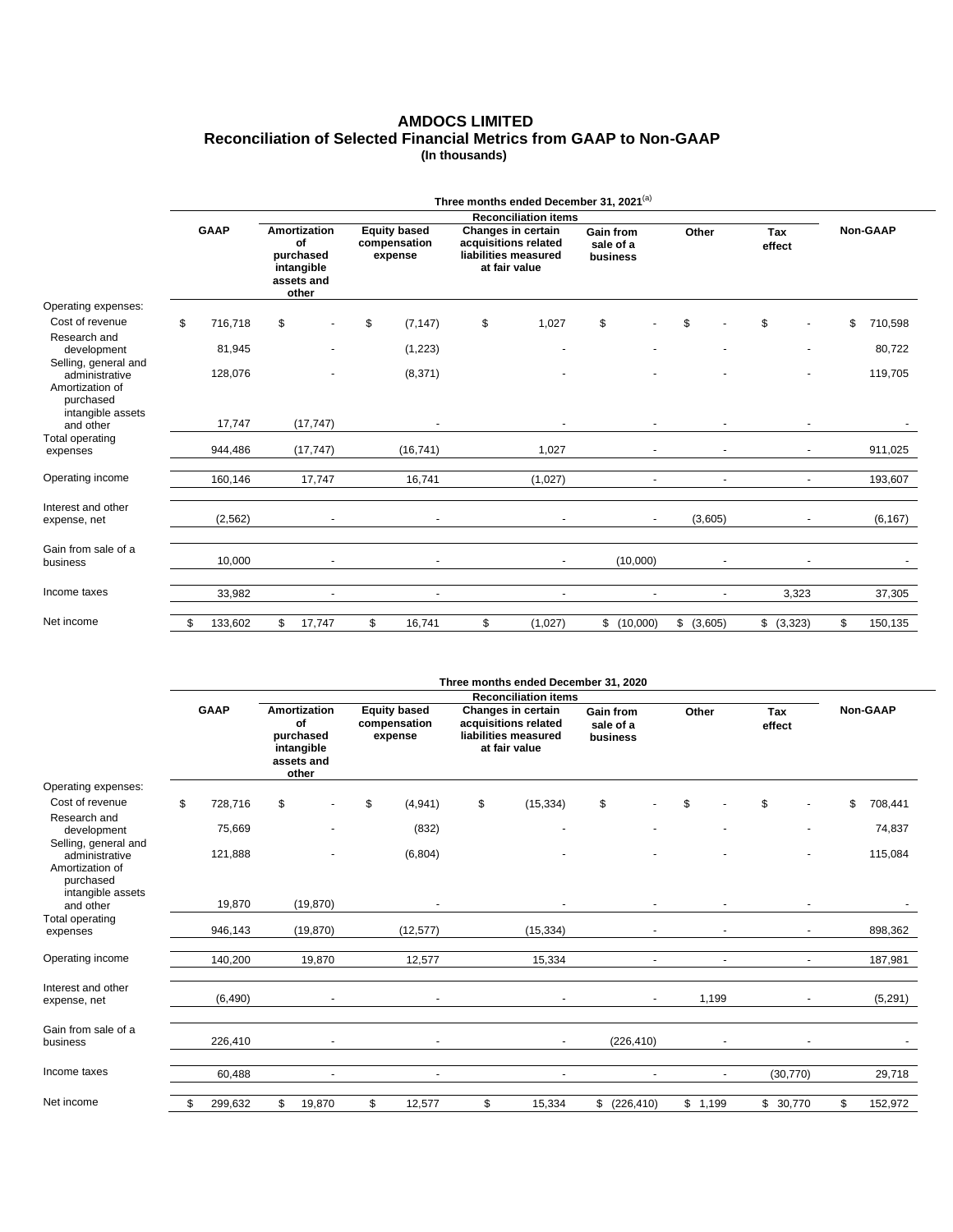### **AMDOCS LIMITED Condensed Consolidated Balance Sheets (In thousands)**

|                                                                                          | December 31,    |               |           |  |  |
|------------------------------------------------------------------------------------------|-----------------|---------------|-----------|--|--|
|                                                                                          |                 | September 30, |           |  |  |
|                                                                                          | 2021            |               | 2021      |  |  |
| <b>ASSETS</b>                                                                            |                 |               |           |  |  |
| Current assets                                                                           |                 |               |           |  |  |
| Cash and cash equivalents                                                                | \$<br>586,490   | \$            | 709,064   |  |  |
| Short-term interest-bearing investments                                                  | 282,347         |               | 256,527   |  |  |
| Accounts receivable, net, including unbilled of \$146,994 and \$162,278,<br>respectively | 953,970         |               | 866,819   |  |  |
| Prepaid expenses and other current assets                                                | 255,984         |               | 235,089   |  |  |
| Total current assets                                                                     | 2,078,791       |               | 2,067,499 |  |  |
| Property and equipment, net                                                              | 708,834         |               | 698,768   |  |  |
| Lease assets                                                                             | 228,960         |               | 233,162   |  |  |
| Goodwill and other intangible assets, net                                                | 2,925,988       |               | 2,881,676 |  |  |
| Other noncurrent assets                                                                  | 612,904         |               | 630,669   |  |  |
| Total assets                                                                             | \$<br>6,555,477 | \$            | 6,511,774 |  |  |
| <b>LIABILITIES AND SHAREHOLDERS' EQUITY</b>                                              |                 |               |           |  |  |
| <b>Current liabilities</b>                                                               |                 |               |           |  |  |
| Accounts payable, accruals and other                                                     | \$<br>994,981   | \$            | 1,007,777 |  |  |
| Lease liabilities                                                                        | 59,333          |               | 58,714    |  |  |
| Deferred revenue                                                                         | 334,687         |               | 237,374   |  |  |
| <b>Total current liabilities</b>                                                         | 1,389,001       |               | 1,303,865 |  |  |
| Lease liabilities                                                                        | 175,093         |               | 177,906   |  |  |
| Long-term debt, net of unamortized debt issuance costs                                   | 644,694         |               | 644,553   |  |  |
| Other noncurrent liabilities                                                             | 769,883         |               | 750,266   |  |  |
| Total Amdocs Limited Shareholders' equity                                                | 3,534,297       |               | 3,592,675 |  |  |
| Noncontrolling interests                                                                 | 42,509          |               | 42,509    |  |  |
| <b>Total equity</b>                                                                      | 3,576,806       |               | 3,635,184 |  |  |
| Total liabilities and equity                                                             | \$<br>6,555,477 | \$            | 6,511,774 |  |  |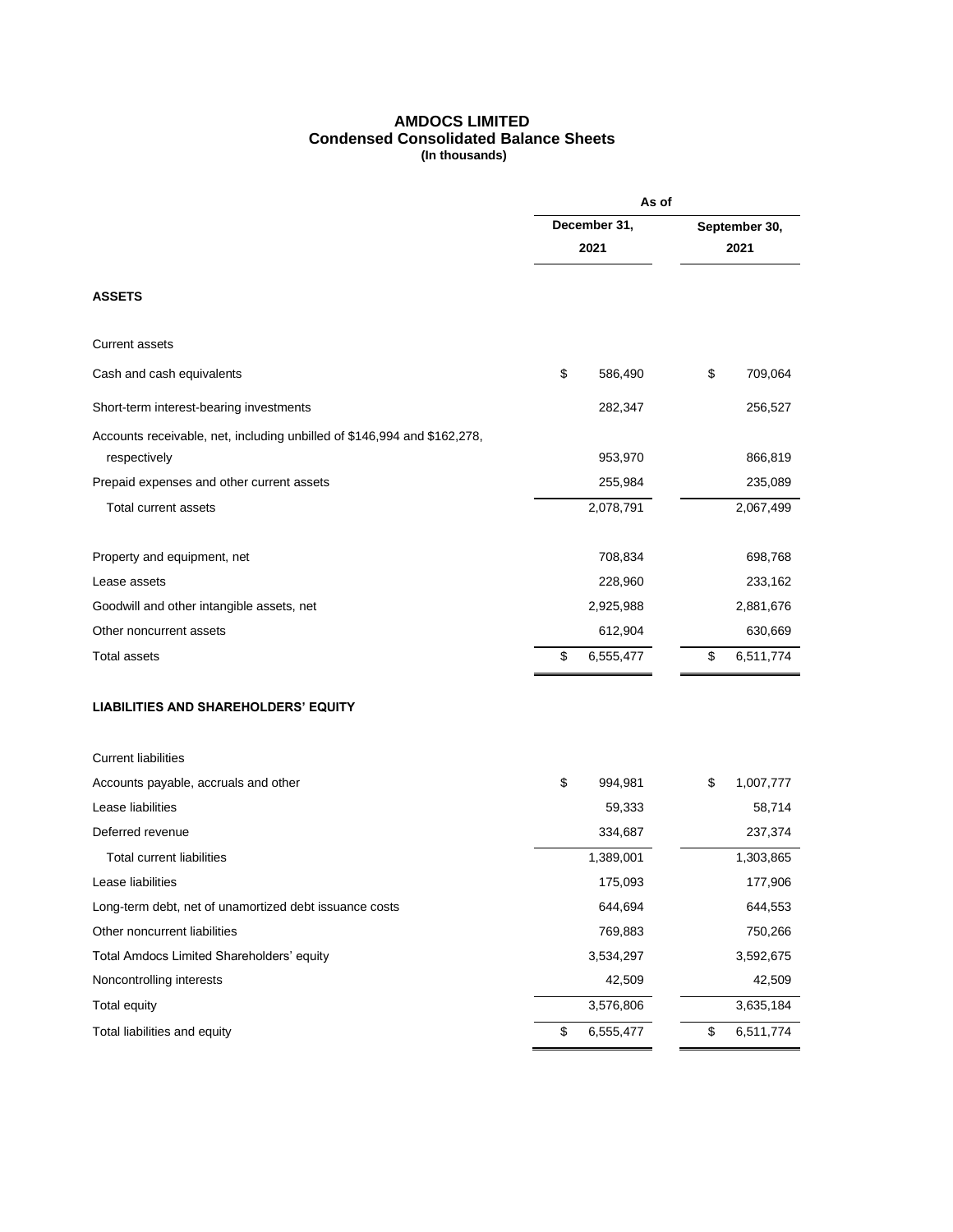### **AMDOCS LIMITED Consolidated Statements of Cash Flows (In thousands)**

|                                                                            |               | Three months ended   |
|----------------------------------------------------------------------------|---------------|----------------------|
|                                                                            | 2021          | December 31,<br>2020 |
| <b>Cash Flow from Operating Activities:</b>                                |               |                      |
| Net income <sup>(a)</sup>                                                  | \$<br>133,602 | \$<br>299,632        |
| Reconciliation of net income to net cash provided by operating activities: |               |                      |
| Depreciation and amortization                                              | 50,876        | 51,706               |
| Amortization of debt issuance costs                                        | 141           | 137                  |
| Equity-based compensation expense                                          | 16,741        | 12,577               |
| Gain from sale of a business                                               | (10,000)      | (226, 410)           |
| Deferred income taxes                                                      | 4,143         | (25, 892)            |
| Loss (Gain) from short-term interest-bearing investments                   | 647           | (369)                |
| Net changes in operating assets and liabilities, net of amounts acquired:  |               |                      |
| Accounts receivable, net                                                   | (84, 458)     | (140, 817)           |
| Prepaid expenses and other current assets                                  | (15,696)      | 911                  |
| Other noncurrent assets                                                    | (11, 835)     | (13,984)             |
| Lease assets and liabilities, net                                          | 2,030         | 11,225               |
| Accounts payable, accrued expenses and accrued personnel                   | (3,053)       | 155,891              |
| Deferred revenue                                                           | 86,049        | 219,057              |
| Income taxes payable, net                                                  | 16,802        | 61,318               |
| Other noncurrent liabilities                                               | 18,129        | 11,503               |
| Net cash provided by operating activities                                  | 204,118       | 416,485              |
| <b>Cash Flow from Investing Activities:</b>                                |               |                      |
| Purchase of property and equipment, net <sup>(b)</sup>                     | (57, 225)     | (50,065)             |
| Proceeds from sale of short-term interest-bearing investments              | 5,242         | 1,291                |
| Purchase of short-term interest-bearing investments                        | (34, 275)     | (176, 234)           |
| Net cash paid for business and intangible assets acquisitions              | (23, 885)     | (9,897)              |
| Net cash received from sale of a business                                  |               | 290,789              |
| Other                                                                      | (548)         | 1,407                |
| Net cash (used in) provided by investing activities                        | (110, 691)    | 57,291               |
| <b>Cash Flow from Financing Activities:</b>                                |               |                      |
| Repurchase of shares                                                       | (170, 904)    | (90, 022)            |
| Proceeds from employee stock options exercises                             | 6,012         | 12,711               |
| Payments of dividends                                                      | (44, 956)     | (43,084)             |
| Payment of contingent consideration from a business acquisition            | (6, 153)      |                      |
| Net cash used in financing activities                                      | (216,001)     | (120, 395)           |
|                                                                            |               |                      |
| Net (decrease) increase in cash and cash equivalents                       | (122, 574)    | 353,381              |
| Cash and cash equivalents at beginning of period                           | 709,064       | 983,188              |
| Cash and cash equivalents at end of period                                 | \$<br>586,490 | \$<br>1,336,569      |